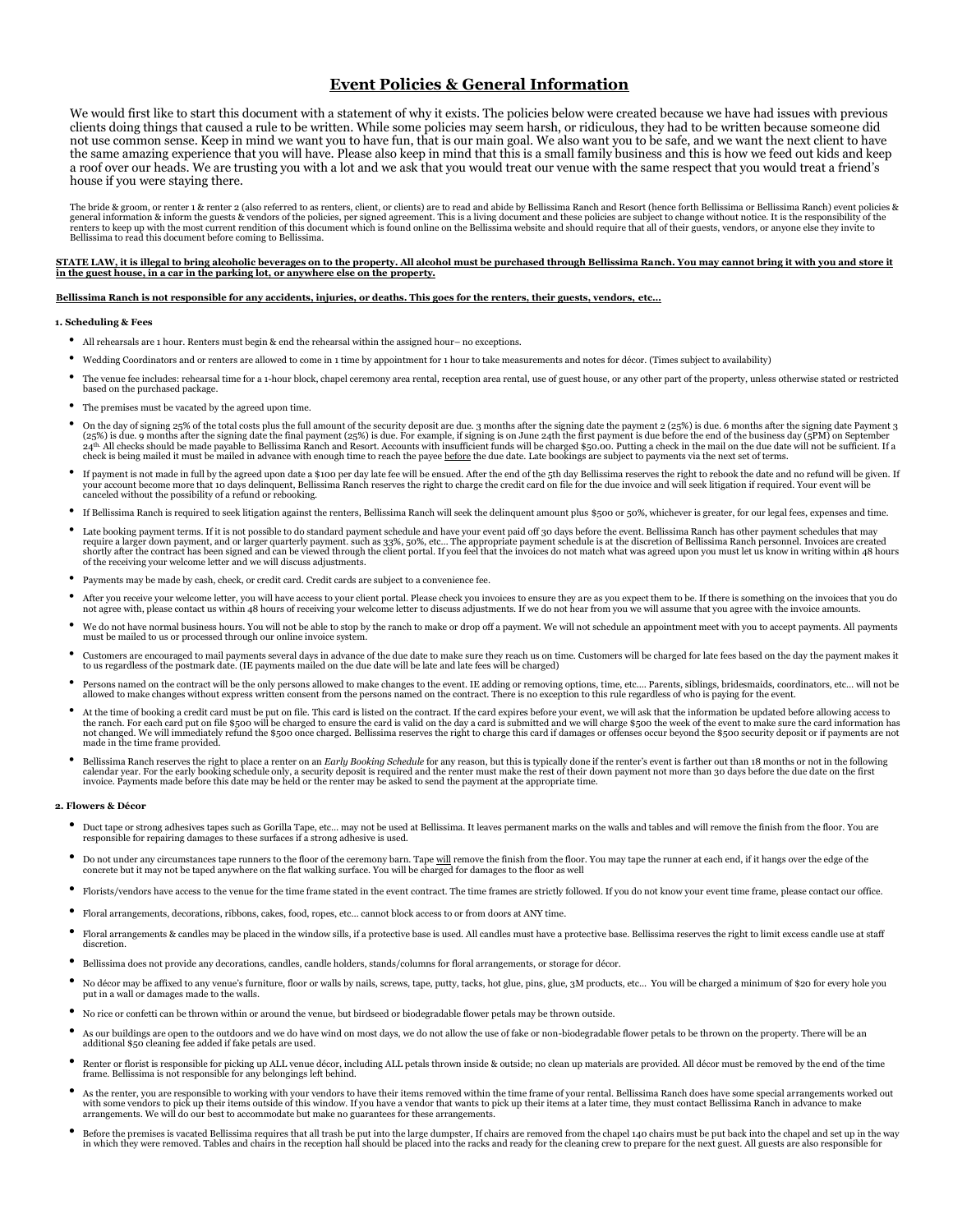removing their own decorations and trash associated with their decorations, which include but are not limited to streamers, flowers, flower boxes, draperies, centerpieces, thrown flower petals, etc...<br>Guests must also remo event.

- Dellissima Ranch does most of the cleaning for you. That being said the renter must leave the venue in a reasonably manner. We will sweep, mop, clean the toilets, change the linens, etc. as part of our standard services. Y Excessive flower and/or flower petals not placed in trash (inside or outside), garbage left all over the house or inside or outside of other buildings, etc… Excessive cleaning will be changed to the renter.
- All personal property and persons related to your event must be vacated from the premises by the scheduled end time for your event. Leaving late will result in a \$250/ hour fine. Interference with another event will resu
- Items rented from Bellissima such as centerpieces, tablecloths, linens, bed sheets, table runners, or other décor must be returned in usable working order. Missing, broken, or damaged items will be billed for repairs plus parts needed to repair these items, or replacement. This can include, tears, burns, scuffs, stains that cannot be removed, etc…
- Centerpieces may not be altered in any way. Centerpieces that are returned altered, damaged, or with pieces missing, such as vases, flowers, tea light candles, etc… will be billed for repair time and missing pieces.
- Linen rental does not include delivery to the ranch or pick up from the ranch. Delivery may be purchased for an additional fee.
- Dellissima Ranch packages that include bouquets and/or boutonnieres are include what we consider to be "standard style", waterfall bouquets, very large bouquets, boutonnieres that have a large number or parts or parts that are unsure if what you want is a standard style, please consult with Bellissima Ranch before purchasing one of these packages.

### **3. Venue Capacity**

- The venue's maximum capacity is 250 people as established by the Fire Marshal. We recommend no more than 150-200 persons for matters of comfort; otherwise, guests may find themselves shoulder to shoulder. No more than 250 persons are admitted in the buildings at one time.
- Bellissima will require that an accurate guest count be given before the start of your event. Guest counts over 150 guests will require the renters to purchase an additional bartender, if the bar is being used, along with a high population upcharge. Bellissima Staff will count the number of guests and inaccurate counts will result in fees being taken from the renter's security deposit.

## **4. Food/Drink/Alcohol**

- Bellissima is licensed by the ABLE commission of the state of Oklahoma. We must abide by the rules and regulations set forth by the ABLE commission. There is absolutely no outside alcohol is allowed on the property. Any deposit and the cost of fines issued by to Bellissima as a result of the renter or their guest bringing alcohol on to the property. Your event is also subject to immediate cancelation.
- In the event that outside alcohol, illicit or illegal drugs are brought onto the property. The renter waives any and all rights to any insurance provided or purchased through Bellissima Ranch or its contractors or vendors.
- Persons may drink beverages purchased from the bar in the Licensed Bar area denoted on the last page. All locations in which alcohol may be consumed are clearly marked. It is the responsibility of the renters to make sure none of their guests remove beverages purchased from the bar from the licensed area. All beverages purchased at Bellissima must be disposed of by the end of the event and may not leave the property.
- Alcoholic beverages may not be served to, or consumed by minors.
- If you have requested a bartender as part of your package, please refer to the minimum purchase as described in your Initial Purchase Order. If the minimum purchase amount is not met, the renter will be charged for the difference.
- Bellissima Ranch staff cannot look to see if you have met your bar minimum during your event. This is to prevent binge drinking at the end of an event.
- Binge drinking, to meet your bar minimum, or to finish off drink tickets, at the end of your event is not allowed. Binge drinking at the end of an event is a violation of Oklahoma state law as this may lead to alcohol related accidents. (Keep in mind that many of your guests are about to get in a car and drive home and we need to make sure that they are safe and sober. We have no way of knowing<br>who will or will not be st
- Bellissima Ranch cannot provide a cash register report to show your bar total. Register reports show confidential information of sales to the guests of the Renters.
- Bar tenders have the right to ask for proper identification and may refuse service to anyone.
- Bellissima has no restrictions on food or food vendors.
- If an open bar is purchased, persons receiving beverages may only receive two beverages at a time. Beverages received must be consumed by the person that received it or a person of legal drinking age. If two beverages are above to the refrigerator. Unpaid for beverages will be deducted from the renter's security deposit. Minors may not purchase or consume alcohol.
- <sup>A</sup> security guard may be required for any bar service at the discretion of Bellissima Ranch personnel.
- Shots are not included on any type of open bar, except for tab style, however, shots may still be purchased.
- Drink Tickets for the bar may be purchased through Bellissima Ranch. Tickets may be exchanged for beverages in the following manner. 1 Ticket = Beer, Wine, Soda. 2 Tickets = Cocktail.
- Going behind the bar is strictly prohibited and will result in loss of security deposit.
- All alcoholic beverages within the licensed area must be served by a bar tender. No one may serve their own alcoholic beverages.
- No one may partake of alcoholic beverages from behind the bar before the bar has opened or after the bar has closed. This includes open bar items.
- Bar service is typically 5 hours but bar insurance ends at 11pm. Usually the bar opens 30 min after the wedding start time. So if your wedding starts at 5:30, your bar would start at 6pm. This would be the latest start time to get all 5 hours and not have to pay any additional fees. If you choose to have a wedding that starts later than 5:30pm, you will have 2 options. Either choose to allow the bar to<br>close at 11pm rega
- Bellissima Ranch reserves the right to close the bar at any time even if the bar time has not expired. Some reasons for closing the bar may include but are not limited to, guests or clients getting out of hand due to intoxication, outside alcohol on property, lack of activity at the bar.
- Tab Style Open Bar:
	- o If this option is purchased. The renter will be required to pay an upfront fee based on the number of guest that renter is expecting. Part of this fee will go towards paying for security. The remainder will go toward the bar tab for that event. This upfront fee is a minimum purchase amount and is not refundable under any circumstance
	- O A few days after the event, we will go over the register and if the total amount taken from the bar is greater than the amount given upfront, we will first deduct the overage from the security deposit and then from the c must be made before the day of the event.

## **5. General Policies**

- Smoking or use of tobacco products is prohibited on the property (this includes e-cigarettes) with the exception of the designated smoking area between the storage barn and the parking lot. Cigarettes and Cigars must be disposed of properly in designated bins and not put on the ground. Smoking in or around buildings or property damage due to smoking will cause a \$500 damage fee to be added and loss of the security deposit.
- Due to the fact that alcohol is served on our property, we are required to have a firearm policy. Therefore, Firearms of any kind are strictly prohibited.
- Illicit or illegal drugs are not permitted.
- Minors may not consume in alcoholic beverages.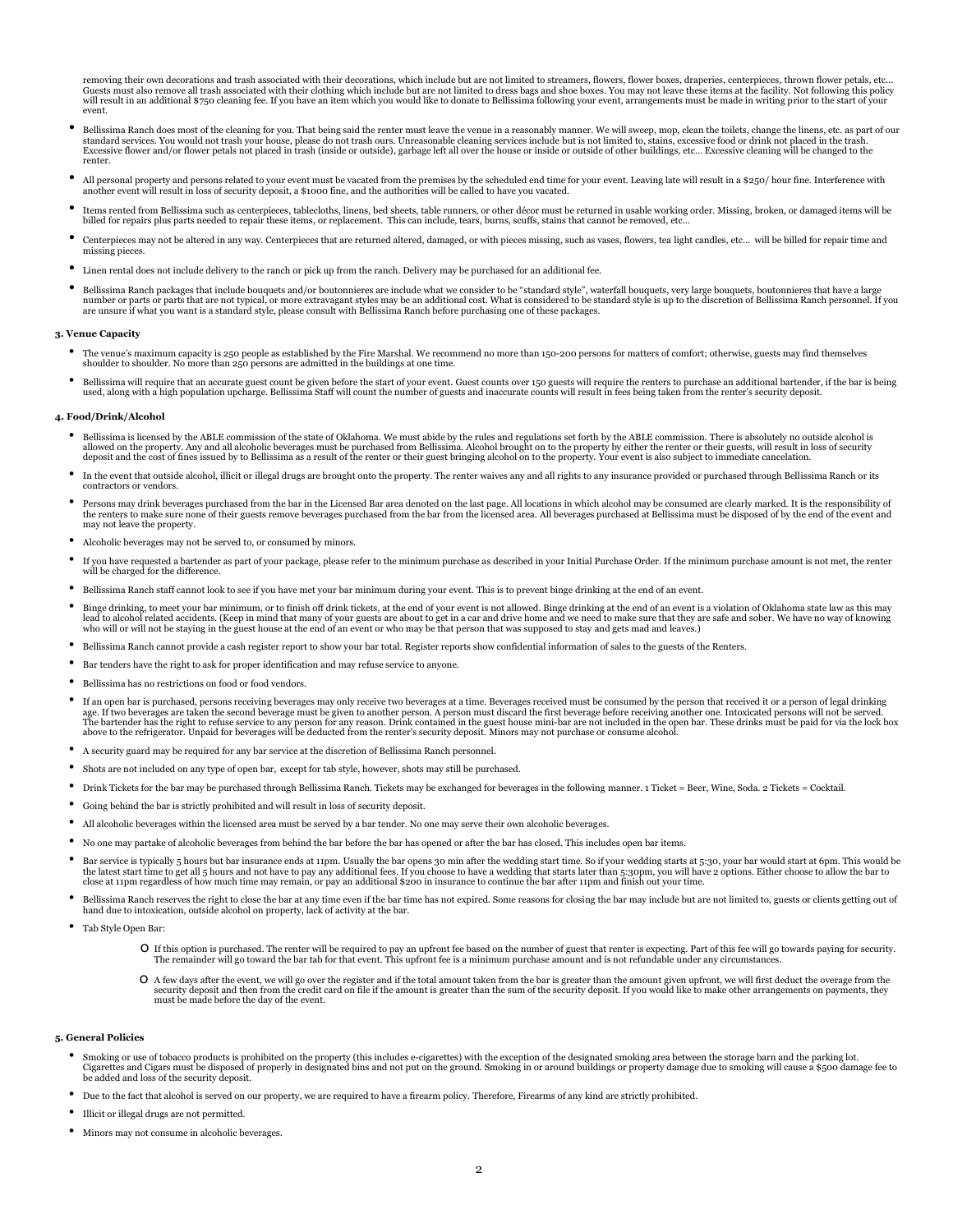- Fireworks of any kind are not allowed on the property with the exception of sparklers that may only be used during the getaway. If sparklers are used they must be disposed of in the provided fire bucket before use). Sparkl Bellissima is not responsible for injuries and you will be held responsible for any damages as a result of sparkler use.
- It is the responsibility of the renters to ensure lights, air conditioners, and heaters are turned off after their event.
- Space heaters and jet heaters are strictly prohibited.
- Guests are welcome around the pond but may not swim in it.
- Bellissima is not responsible for death, injury, or damage to personal property, persons, or animals while on the premises or for anything resulting while traveling to or from Bellissima. This includes but is not limited to, falls, burns, alcohol use, weather, viruses, acts of God, etc… This policy includes but is not limited to your guests, vendors, event staff, etc...
- Bellissima sells Plexus products. Bellissima is not responsible for injury, death or disfigurement as a result of using these products or any other health or beauty product. It is recommended that you<br>consult a physician
- Off road vehicles (ORV) are not permitted on the property. Use of ORV may result in a fine for property damages.
- Bellissima Ranch does allow for all clients to use outside vendors with the exception of the DJ, bartending, or security services (if required). If a client wants a DJ, they must be booked through Bellissima Ranch. You may use outside security if you choose to have security and it is not a requirement of your open bar. If security is a requirement of your open bar, then is must be purchased<br>through Bellissima Ranch.
- Bonfires or fires of any type are strictly prohibited without the express written consent of Bellissima Ranch. If any type of fire is permitted a burn ban or red flag warning overrides that permission. It<br>is up to the re the renter.
- Damages to equipment supplied by contractors will be charged to the renter. IE lighting, sound systems, etc…
- Clothing must be worn when not in a private area, such as a bedroom or bathroom. Skinny dipping, or nudity of any kind within view of the public will not be tolerated.
- Bellissima offers a number of vendor options that can be booked directly through us for your convenience. Keep in mind that we use outside vendors for many of these services and when booking you will be informed about the vendor we are using. That said, when services are booked through us using an outside vendor, we are not selling you any tangible items. We are simply acting as a booking<br>agent for you. Applicable

### **6. Guest House**

- All items must be removed immediately following the event. The rooms must look exactly as it did when the guests arrived, no items left behind, trash in receptacles, desks in place as they originally were, etc... Belliss
- Please place all used dishes in the dish washer before leaving. Bellissima staff will clean, unload and place dishes in the cabinets.
- Any items belonging to Bellissima that are missing after a ceremony such as video games, movies, controllers, dishes, décor, etc.… will be charged to the renter.
- Dellissima does not allow outside alcohol on the premises. You may bring non-alcoholic beverages. There is a refrigerator with drinks available. The cost of these drinks is clearly marked on the refrigerator. Drinks are co are needed, please contact Bellissima staff.
- Guests may use the refrigerator for food as needed for breakfast, etc… Bellissima does not provide any food.
- No animals, other than certified service animals, are allowed in the guest house. Service animals must be cleared by our staff before they are admitted and they must have proper documentation. A \$250 fine will be assesse
- Guests are welcome to use the pool and hot tub. It is the policy of Bellissima that there be no glassware in or around the pool area. Plastic wear, aluminum, etc.… is permitted in these areas.
- It is recommended that guests that have consumed alcoholic beverages not use the pool or hot tub for safety purposes.
- Guests under the age of 13 must be accompanied by an adult while using the pool or hot tub.
- The water in the pool and hot tub are tested on a regular basis for your safety. While we do our best to have the pool and hot tub available for use, we cannot guarantee that they will be open. If there is a need to close the pool or hot tub for any reason they will be clearly marked.
- The pool vacuum is on a timer and can turn on without warning. The pool vacuum may be removed from the pool while the pool is in use. If the vacuum is removed from the pool, the power must be turned off. If the timer activates the vacuum and it is not in the pool, it <u>will c</u>ause damage to the vacuum. The renters will be held liable for damages to the vacuum if it is not shut down or if it is found<br>to have been
- The pool is heated but may not get to a comfortable temp in very cold winter months. Both the pool and the hot tub are saltwater. This is much better for your skin. It is important to bathe before entering the pool or hot tub as anything on your skin disturb the chemistry & cause the water become murky or stink the next day.
- Hot tub and pool covers must be placed back on immediately after use to prevent evaporation and excessive heat loss. Failure to do so may cause damage to the heating systems or water pumps. (If the cover was off the pool
- All Renters are issued a code that will open the house and the front gate. This code will only work during the time frame in which your party is assigned. This code should not be given to anyone including other guests, vendors, etc.…
- There is a charcoal grille available for guest use. Bellissima does not supply charcoal for this grille. This grille may not be used under any structure with a roof. After using the grille, it must be cleaned out. Damages to the ground or any part of the facility from use of the grille will be charged to the customer. This includes but is not limited to damaged or stained concrete, grass fire, smoke damage<br>to buildings, etc… Th ban.
- There is a washing machine, dryer, and steamer available for use in the guest house. Bellissima Ranch is not responsible for injuries or damages to any item related to the use of the steamer, washing machine or dryer, incl

### **7. Limo/Getaway Car/Other Vehicles**

- Bellissima does not allow renter or their guests to decorate or alter the getaway car in any way without the express written consent of Bellissima. Decorations may include but are not limited to, shoe<br>polish, glass chalk
- The renter also agrees to repair any damages or injuries that may result from inappropriate use of or carelessness in or around the vehicle caused by either the purchaser or their guests. This may include but is not limi engagements.
- Bellissima drivers will make every effort to maintain a safe environment while in the vehicle. That being said, accidents do happen. In the event of an accident or break down, Bellissima will ensure other means of transportation are provided at no additional cost to the renter. Bellissima is not responsible for accidental, injury or death.
- Bellissima reserves the right to cancel the use of the getaway car in the event of hazardous weather. If use of the car is canceled money paid for the car will be refunded.
- No vehicles may enter the buildings.
- An electric golf cart is provided for transportation of elderly or handicapped guests to the outdoor venue or to other areas of the property as needed. If needed a Bellissima Ranch staff member will get the cart out of the storage area about 1 hour before the event starts.
- No more than 6 passengers may be on the golf cart at a time.
- No one under the age of 18 may drive the golf cart.
- If you would prefer a Bellissima Ranch staff member, such as the liaison or coordinator may drive the cart for you but this may take them away from performing other duties that you will want to have done. It is recommend
- The renter is responsible for the wellbeing of the cart. If it is damaged it the renter will be charged.
- Bellissima Ranch, its employees, affiliates, contractors working for Bellissima Ranch, and/or any other person or company affiliated with Bellissima cannot be held responsible for any injury, accident, or death as a resu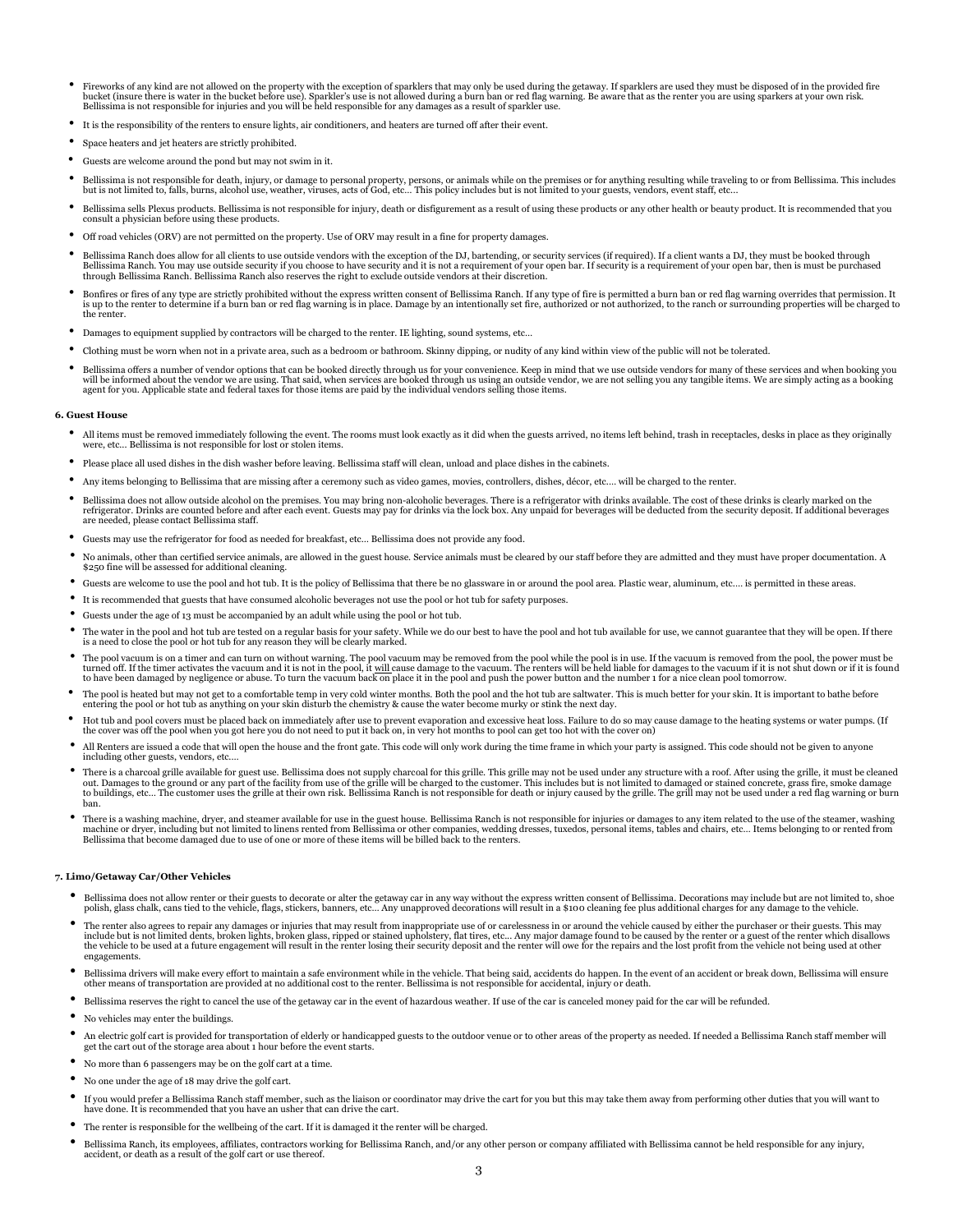- Bellissima Ranch personnel are not responsible for helping persons get into or off of the golf cart.
- Passengers must remain seated at all times while the cart is in motion.

### **8. Parking**

- Parking is clearly marked and is only allowed in the designated parking areas. Parking in undesignated areas may result in towing of the vehicle. Towing fees will be charged to the renter.
- Parking is not allowed outside the gate or on the side of the road. All cars must be parked inside the fenced area. For larger parties it is recommended that you acquire a parking attendant to assist with this matter. Bellissima Does not provide parking attendants.
- The front and rear automatic gates can open and close without warning. The gates are timed for 1 vehicle pass through only. Cars should not stop in the path of the gates. No playing or climbing<br>on or around the gates. Be
- If special permission is given, we may allow vehicles in other areas besides the parking lot. Special permission must be requested and given via email. If special permission is granted, the renter should not drive on the areas marked on the map below. Damage to the underground structures will be charged to the renter if vehicles or equipment are moved over these areas.
- If special permission is given the customer should not drive on the grass or any other area if there has been excessive rain or if the ground is wet or soft.
- The owner reserves the right to revoke special permissions at any time, for any reason.
- Damages to the grass or any other structure or item caused by a vehicle will be billed to the renter.
- Recreational Vehicles (RV's) may be parked on the far east side of the parking lot. There are no connections for electric, water, or sewer available. Any RV that is found to be plugged into any water or electric source wil

#### **9. Audio and Video**

- Bellissima does provide indoor and outdoor sound equipment via a portable sound system.
- The DJ booth is off limits to all guests and guests may not touch or use the equipment in the DJ booth.
- Bellissima allows for the use of sound equipment free of charge and provides a number of standard adaptors to plug in the most common devices. However, Bellissima is not responsible for ensuring that your device is compatible to the system. Please check on this on your rehearsal day.
- Entertainers must bring their own sound equipment they may not plug into the Bellissima sound system.
- All DJ's and sound systems set up outside must be reduced in volume at 9:30PM so as not to disturb the surrounding neighbors.
- There is a projector and screen available to use. Bellissima offers a variety of hook ups for standard video players and computers however Bellissima is not responsible for ensuring that your particular device will work with our system. Please bring your device and insure proper operation on your rehearsal day.

## **10. Photography**

- All booked weddings will have a 2-hour bridal or engagement session as part of their package. This is for use of the ranch only. You must supply your own photographer. This time must be used before the wedding takes place. This photo session cannot be used to extend the time purchased (IE it cannot be used for a late check-in or check-out). One session only. You cannot split the time over<br>two or more sessions. Bellissima Ranch will require that at least 5 of these photos or access to an online gallery be sent to our primary email address info@tulsaweddingvenue.com for use on social media. If you use a<br>professional photographer,
- Photographers have access to the inside/outside of venue, holding rooms, & venue grounds for the time frame stated in the event contract. The time frames are strictly followed.
- Any equipment must be removed by the end of the time block. Bellissima is not responsible for any equipment left behind.

## **11. Rescheduling, Refunds, Cancelations & Late Bookings**

We would like to preface this section by stating the following. You signed a contract, that says that you agreed to read these policies. If you did not read this before signing your agreement, you have no one to blame but yourself and have no reason to get mad at us. Also keep in mind that when you book a date, you have eliminated the ability for us to sell that date to another person. Think of us<br>harsh, you must keep in us because they feel like they got nothing for the money they will lose but again think of it like buying a car. If you take it off the lot, you lost money. If you try to return it even a month later, it will be worth a lo read this when you signed the contract.

- Bellissima Ranch does not offer wedding or event insurance but it is highly recommended that you purchase this as, unforeseen circumstances can happen and roughly 10-15% of all weddings get<br>rescheduled or get canceled. W
- In the event that unforeseen circumstances happen and Bellissima is forced to reschedule or cancel your event a refund will only be issued to the person who made the reservation & paid the original fee. Bellissima is not responsible for any other reparations due to a cancelation. This may include but is not limited to cost of vendors, invitation, flowers, travel, hotels, catering, DJ, decorations,<br>lighting, preprinte
- Once a package or date is booked, it may not be downgraded in any way, including but not limited to removal or services or number of days purchased. You may upgrade a package to a higher level<br>but in the event of a price
- Events may not be rescheduled without express written consent of Bellissima Ranch. Bellissima Ranch typically does not allow events to be rescheduled. Rescheduling is looked at on a case-by-case basis and is up to the sole discretion of Bellissima Ranch personnel. (Changing dates is exceptionally rare. Expect us to say no)
- In the event that Bellissima Ranch does allow a date change, the new date must be within one year of the original booked date and is subject to availability. The new date must also be approved by Bellissima Ranch personnel. The renter must also continue to make their regular payments and Bellissima Ranch may require additional documentation in order to allow for a change. If Bellissima<br>Ranch allows an event to be r
- Rescheduling due to covid or other pandemic: Unlike other industries, the government has not made any reparations or put any programs in place to help businesses in the events industry. No industry took a bigger loss than event providers. While our policy may seem strict, it is necessary to continue to navigate this pandemic and those that may arise in the future. No cost pandemic and those that may arise in recommended by state and federal officials before making a decision. If we choose to move your event due to the pandemic, you will be assigned a new event date. If you have a Sat wedding, we will<br>do our best to keep you on your new date may not be in the fall. If you want to move your event due to a person attending that is affected by the pandemic that is not the bride or groom, Bellissima Ranch will consider the<br>request but will require th
- Cancelations must be in written format from either the bride or groom (renter 1 or renter 2). Cancelations are not accepted from outside wedding coordinators, parents, friends, etc. In the event of a cancelation, <u>money paid will not be refunded</u>, this includes the security deposit. Upon signing the contract, the renters agree that they will pay for at least 50% of their event plus their security deposited and less tha
- Bellissima does not permit guests to sell their event spot. The event contract is valid only for the couple listed.
- The type of event being held at Bellissima Ranch cannot be changed without the express written consent of Bellissima Ranch. IE, if a wedding is called off, you may not decide to use the venue for a party of another sort.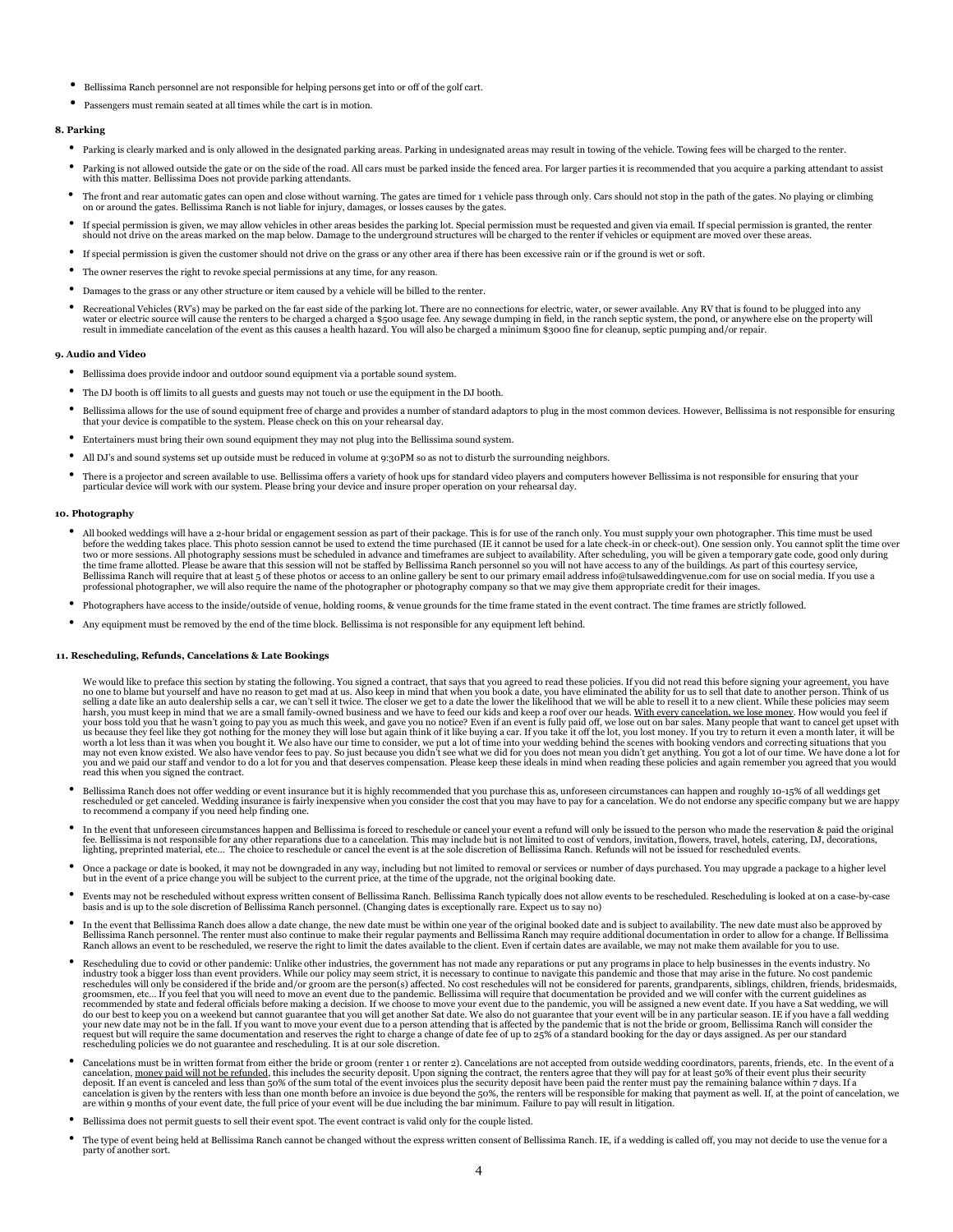- If items or services sold to a client outside of their package are canceled or removed. Bellissima Ranch charges a 20% cancelation fee for that service plus any cancelation fees charged by the vendor that sells that item o purchased.
- In the event of a power outage, we will make every attempt to restore power, however as a power outage may be prolonged. We will not give refunds in the event of a temporary outage. If a prolonged outage is expected the
- It is always best to book services as soon as possible as many vendors to book out. After 3 months before an event, we will not guarantee that we can add any services as we do use many outside contractors. After 30 days before an event, we cannot guarantee that we can make any changes to your event. Some things are easy to change, some things are not. We will do our very best to do any add-ons that we can but keep in mind that after these time periods, there is a very good chance that we will say no, we cannot do it.
- If you do make a change after the 30-day marker, payments must be made via credit card and are due within 24 hours. So, anything bought will be subject to convenience fees.
- Prices begin to increase with many of our services after the 30 days before an event marker. It is in your best interests to make changes with us before the 30-day marker.
- At 10 days before your event, we have reached the cut off and absolutely no changes can be made after this point.
- Bellissima Ranch reserves the right to cancel an event given just cause without the possibility of a refund. Some reasons for cancellation may include but are not limited to inability to make contact with the client, threat of harm to property or persons, dishonesty, falsification of documents or forgery, libel, slander, or defamation of character towards any employees or the business itself.
- Bellissima Ranch may also seek financial compensation in the event that a client commits slander or liable against Bellissima Ranch, or any parties associated with Bellissima Ranch. This policy covers social media, verbal, Google, or any other platform. (The long and short of this policy is that if you break a policy don't try to hurt us for your negligence. On this same note, if your friends and<br>family start spe

## **12. Rehearsals**

- All single day packages will be assigned a date and time for rehearsal. Bellissima Ranch reserves the right to change the date and time of your rehearsal at any time up to 30 days before your wedding.
- Rehearsals are limited to 1 hour only, as they may be held back-to-back. If participants arrive late, a full rehearsal may not be possible. Please inform participants of the importance of being on time.

### **13. Security Deposit**

- There is a required security deposit, which must be paid in full on the day of your booking.
- The security deposit will be forfeited if any of the rules are broken. Some of the frequent rules broken include, but are not limited to, additional guests not reported, destruction of property, coming early/staying late, leaving the venue in a state other than how it was upon arrival, use of tobacco products in undesignated areas, bringing in outside alcohol etc.
- If no rules are broken, no damages occur and everything including minibar drinks are paid for, the security deposit will be refunded by either returning it to your credit card or by hand written check.
- Deposits are refunded no later than the last day of the month following the event to the address on file. IE if you event was on September 5 your security deposit will arrive on or before October 31st .
- Any damages caused that are over amount of the security deposit are the responsibility of the renter to pay and may be charged to the credit card on file. Repair costs will be billed at a minimum of \$150/hour plus parts markup. Any damage that results in the delay or inability to host another event will result in costs of the event or events being billed to the renter and renters or responsible party will be prosecuted to the fullest extent of the law. Any and all damage bills are due immediately, and may be billed without notification.
- If the resulting damages or expense is over the amount paid on the security deposit, the credit card on file may be charged.
- Civing out inaccurate, deceptive, or untruthful information either written or spoken, will result in the immediate loss of your security deposit. We strive to make our business better every day but spouting off information limited to bad weather or a guest that behaved inappropriately, not meeting a bar minimum, not paying for drinks out of the minibar, bringing in outside alcohol, etc…
- Deposit will be returned to the address that is listed on the renter's contract. If a change in address occurs after the contract is written, it is the responsibility of the renter to set up a forwarding address with the post office and/or contact Bellissima Ranch to inform us of the address change. Only the renters listed on the contract may make changes to the address and they must be submitted in writing or sent to us through an email address listed on the contract.
- Deposit checks are good for 6 months from the day they are written. If the renter does not deposit their check within 30 days of the day on the check the renter will forfeit their deposit.

## **14. Videography**

- Videographers have access to the venue for the time frame stated in the event contract. The time frames are strictly followed.
- Video cameras may not block access to any doors.
- Any equipment must be removed by the end of the time block. Bellissima is not responsible for any equipment left behind.

## **15. Animals**

- Bellissima is a fully functional ranch and does allow animals to be brought on the premises. Bellissima has a stable available for use for animals such as horses and these animals may be used in the event. Bellissima is not responsible for injury or death to an animal or a person as a result of an animal being brought to Bellissima.
- If animals are brought to Bellissima it is the responsibility of the owner to take care of them. Bellissima does not provide food of any type.
- As Bellissima is a functional ranch you may see animals on the property that belong to the owners or neighbors. These animals may be dangerous. No one should approach, disturb, or attempt to touch these animals for any rea of deposit and cost of additional damages.
- No animals, other than service animals, are allowed in the guest house. Animals brought in the guest house will incur a fine of \$100.

#### **16. Equipment**

- No guest should handle any equipment on the ranch including but on limited to, tractors, implements, saddles, etc…
- No one is allowed in or around the garage area.

#### **17. Surveillance**

• Guest are aware that surveillance cameras are in place around the facility for their safety. These cameras are located throughout the venue, outside, as well as in and around the guest house. Some of these cameras are highly visible and some are not. As we do understand the need for privacy during preparation, there are no cameras in the restrooms or the individual bed rooms of the guest house. Please make sure that all guests are aware that any actions, nudity, or preparations taken outside of these areas may be caught on camera.

#### **18. Live Streaming**

- As of March 1st 2022, Bellissima Ranch will live stream every wedding performed in our indoor ceremony space free of charge. Outdoor weddings will not be eligible for live streaming.
- If you would prefer that your wedding not be live streamed. You must let us know at least 30 days before the wedding.
- A live stream link can be found on our website. Anyone that wants to watch the live stream will need to know the date and time of your wedding. Instruct your guests to go to our website and click the live stream link.
- Live streams are done through our YouTube channel and will not be rewatchable unless purchased.
- If your video is purchased you will get a digital copy of your wedding and the wedding will remain on our YouTube page indefinitely. You will also need to subscribe to our YouTube channel to watch it. If your family of friends want to watch the wedding after purchase, they will need to subscribe to our channel as well.
- Due to the nature of rural internet, and technology in general, there are several factors that can affect streaming ability. Bellissima Ranch cannot be held responsible if your wedding stream is not considered to be high quality or does not work at all. As this is a free service there will not be a refund if you stream did not go as planned.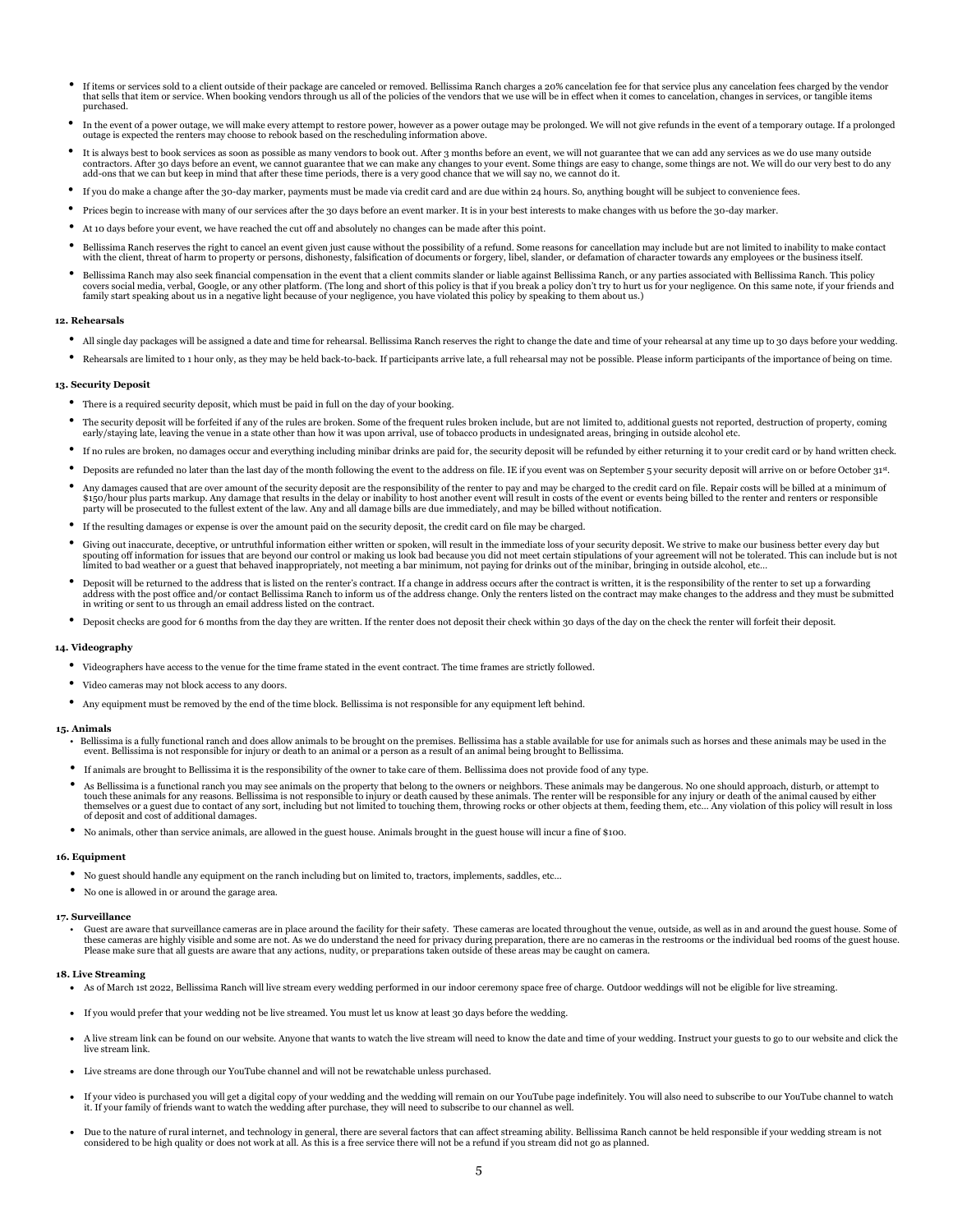- We will also attempt to make a backup copy and in the event of poor-quality streams we will post the backup copy if it is good quality. If you paid for your video and it is determined that it is not at least 85% watchable through either the live stream or back up copy, your money will be refunded and you will receive a copy of the best video we could make at no charge.
- Inappropriate content at the wedding will not be eligible to remain on YouTube. Your money will not be refunded if your wedding cannot be shown on YouTube due to inappropriate content. Inappropriate content is judged at the sole discretion of Bellissima Ranch. Some examples of inappropriate content include but are not limited to, full or partial nudity, excessive vulgar language, use<br>of illegal drugs, de

### **19. Definitions**

- As part of your package you may have received some of the following services. Here are the definitions of those services so that you will know what you purchased.
	- o Liaison- Building operator, helps with venue. IE bar back, polices trash, runs projector, etc. (Does not help with wedding)
	- o Sapphire Coordinator- Rehearsal & day of wedding coordination. Up to 4 scheduled calls to help in planning. (No access other than scheduled calls)
	- o Diamond Coordinator- Rehearsal & day of wedding coordination. Monthly phone calls starting 12 months in advance, 2 private on-site planning sessions, access to coordinator through phone, text, or email any time you need them. (24-48 response time)
	- o Basic Setup- Tables & chairs only. We will also do linens if purchased through us.
	- $\circ$  Full Setup-We setup all of the tables, chairs, linens, centerpieces, decorations, & and anything else you bring us in advance. If you bring us dresses, tuxedos, etc. They will all be where they need to be before you get to the facility. (This does not include assembly of your centerpieces or other décor. They should be pre-assembled before you drop them off and we will put them in their proper locations)
	- $\circ$   $\;$  Full Cleanup- You just need to get you trash to a trash can. We will handle the rest.

### **20. Indemnity**

- All parties agree to indemnity, defend & hold harmless Bellissima, its trustees, officers, contractors, & employees from & against any & all claims, demands, suits, losses, damages, injuries & liabilities, including attorney's fees, costs & expenses incurred in connection with or during the performance of this agreement.
- All parties will comply with all the laws of the United States; the State of Oklahoma; all local city ordinances, rules or requirements; & all the rules & regulations of the Bellissima & will not do or suffer to be done anything in violation thereof on said premises during the use period.
- Bellissima reserves the right through its administrators, security, and/or officers of the Police Department to eject any objectionable person or persons from the property. Upon the exercise of this authority, through the administrators or officers of the Police Department; users hereby waive any right & all claims for damages against Bellissima.
- Bellissima is not responsible for damage to, or theft of, any lost item left in the venue. Custodians inspect & clean the venue following each event. In the event items are left behind, call 918-361-1541 & leave a message with a description & contact information. Items left behind more than 30 days will be donated.
- All events in Bellissima take place at the discretion of the owners and they reserve the right to refuse to book the venue for events at any time.
- By booking with Bellissima you are consenting to the use of your name and/or likeness to be used by Bellissima for advertising or otherwise.
- By choosing to host your event at Bellissima, you have chosen a location with nearby residential. There may be activities occurring during the ceremony nearby. Renters and their guests should not terfere with these activities.
- All renters are responsible for any guests that may be at Bellissima during their rental period. All guests are held to the same standard as the renters. It is the responsibility of the renters to inform their guests of
- Bellissima does its very best to ensure that no one comes to your event that is not invited. A power locking gate is on the property and codes are given to the renter. These codes should be kept secret.<br>That being said i
- This is a living document and these policies are subject to change without notice. It is the responsibility of the renters to keep up with the most current rendition of this document which is found online on the Bellissima website.

# **General Event Information**

### **Contact**

• Address for Invitations, Payments, or Correspondence:

## **Mailing Address**

Bellissima Ranch PO Box 539 Owasso, OK 74055

**Physical Address** Bellissima Ranch 4833 W 88th St N Sperry, OK 74073

Phone, 918-361-1541 Email: Info@TulsaWeddingVenue.com

## **2. Officiant & Pre-marital Counseling**

- Bellissima may provide an officiant for an additional fee but only for Christian weddings.
- Couples may provide their own officiant, which may be his/her preferred ordained minister, priest, rabbi or other legally registered officiant.

• Bellissima does not provide pre-marital counseling.

### **3. Wedding Coordinators and Outside Coordinators**

- We employ wedding coordinators and can provide one for an additional fee. If purchased they will be present for your rehearsal & ceremony. The duties of the wedding coordinator include: presence at the rehearsal & ceremony, ensuring access to venue & dressing areas, serving as a liaison between Bellissima & the guests by providing information, upholding the rules & regulations of the venue,<br>& assisting with logist
- The wedding coordinator does not plan or assist with tasks such as flowers, attire, deliveries, photography, and videography, set up, or tear down. Bellissima assumes no responsibility for gowns, tuxedos, flowers, or any
- We love outside coordinators but we have seen many events that were poorly executed when clients use outside coordinators and often, times these so-called coordinators, tend to point the finger at us when they simply do not know how to coordinate a wedding properly. Also, in many cases we have seen that they do not communicate with us pre-wedding and do not know what was purchased in your package and will complain about the work, that they are now responsible for, to your wedding guests. If you choose to purchase an outside coordinator and your package came with a Bellissima<br>Ranch Coordinator. Our coor client agrees that they will not hold Bellissima Ranch responsible if they feel they had a poorly executed event if they choose not to purchase a professional Bellissima Ranch Coordinator or if they